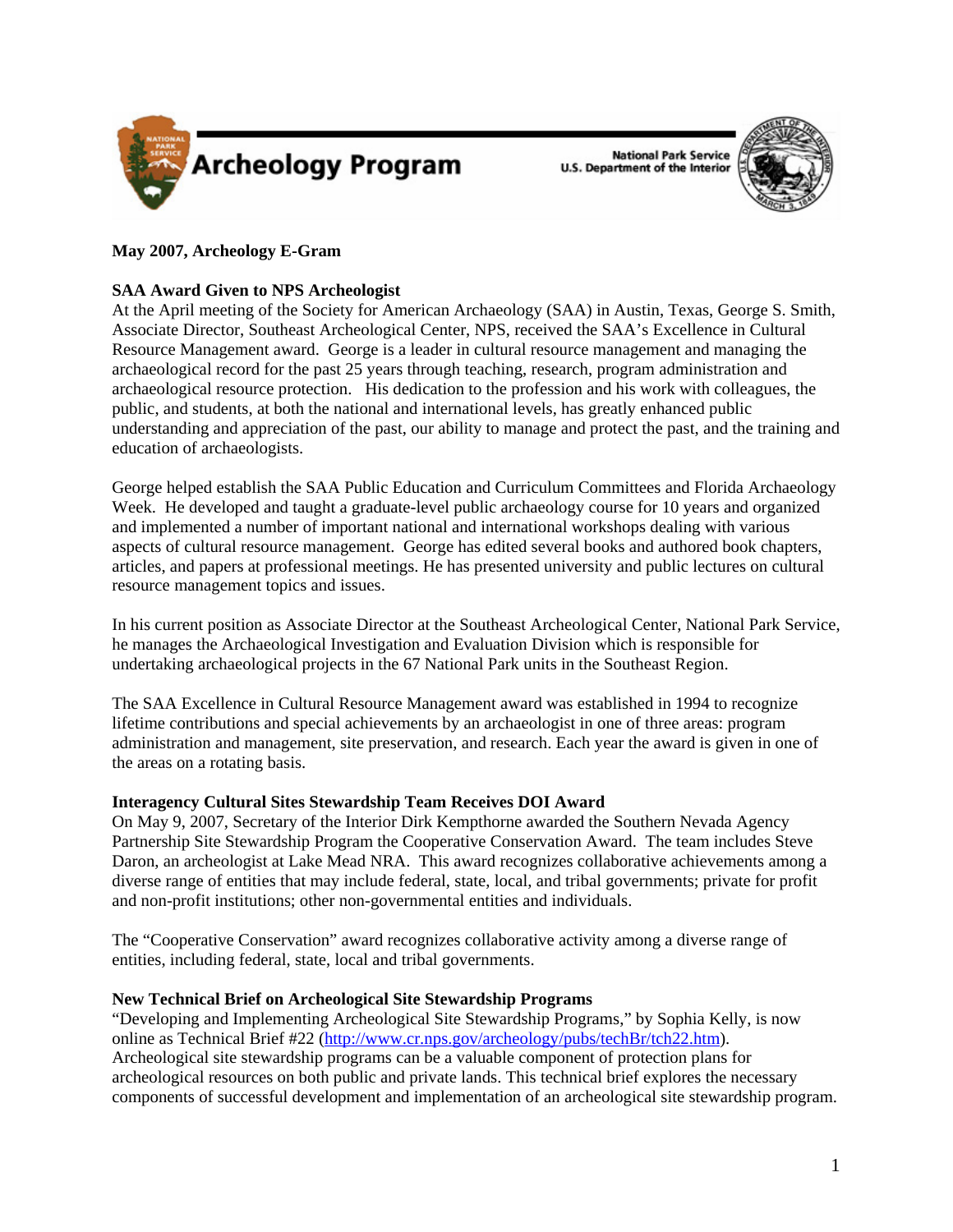**Web Pages on the Secretary's Report to Congress on the Federal Archeology Program Expanded**  The NPS Archeology Program has updated web pages about the Secretary of the Interior's Report to Congress on the Federal Archeology Program < [http://www.cr.nps.gov/archeology/src/index.htm](http://www.cr.nps.gov/archeology/SRC/INDEX.HTM) >. The Secretary of the Interior is responsible for reporting to Congress on the impact of federal programs and activities on the nation's archeological heritage. The report provides important summary information about activities that Federal agencies carry out as part of their stewardship responsibilities for archeological resources.

Information about the Federal Archeology Program is solicited annually through a questionnaire that is administered by the NPS Archeology Program. The original data are an important resource: they are the only data about archeological activities and resources in Federal agencies that are collected separately from information about cultural resources.

The web pages contain pdf documents of all of the Secretary's Reports to Congress on the Federal Archeology Program from FY1985-2003; the questionnaires; original data; and the results of analysis that identified data in earlier versions of the questionnaire that were also solicited in the FY1998-2003 version.

## **Sand Creek Massacre NHS Created**

April 23, 2007, Secretary of the Interior Dirk Kempthorne completed a process begun over a decade earlier, signing the paperwork to formally create Sand Creek Massacre National Historic Site. The site, located in Kiowa County, Colorado memorializes the massacre of nearly 160 Cheyenne and Arapaho on November 29, 1864. Secretary Kempthorne was joined at the signing by Senator Wayne Allard of Colorado, National Park Service Director Mary Bomar, and Assistant Secretary for Indian Affairs Carl Artman. The site became the 391st national park unit and the first created under Secretary Kempthorne.

Sand Creek Massacre National Historic Site, situated on over 12,000 acres in southeast Colorado, recognizes the significance of the massacre in American history, and its ongoing significance to the Northern and Southern Cheyenne and Arapaho tribes.

For more information about Sand Creek Massacre NHS, go to <http://www.nps.gov/sand/>

## **NPS Offers Workshop for Developing Advanced GPS, GIS, and Geophysical Skills**

The National Center for Preservation Technology and Training (NCPTT) is hosting a two-part training course, *Prospection in Depth: A Workshop for Developing Advanced GPS, GIS, and Geophysical Skills through Plantation Archeology*, in Natchitoches, LA, in June 2007. The first part (June 18-23) offers instruction in GIS (ArcGIS 9.2), GPS (Trimble products), and geophysical surveying techniques (radar, conductivity/resistivity, thermal/aerial imaging, and gradiometry). Part Two (June 25-30) builds on an international research project on creolization and the African Diaspora. Participants work alongside six instructors to gather and test remote sensing data at two slave-owning plantations spanning the late 1700s to mid 1800s. Registration begins May 3; each part of the training costs \$399.

**To register go to [www.ncptt.nps.gov.](www.ncptt.nps.gov)** 

#### **Internship in US/ICOMOS' Washington, DC Office**

This summer, US/ICOMOS is offering an unpaid full or part time internship at its Secretariat, Washington, DC to a young and energetic preservationist or preservation graduate student who wants to